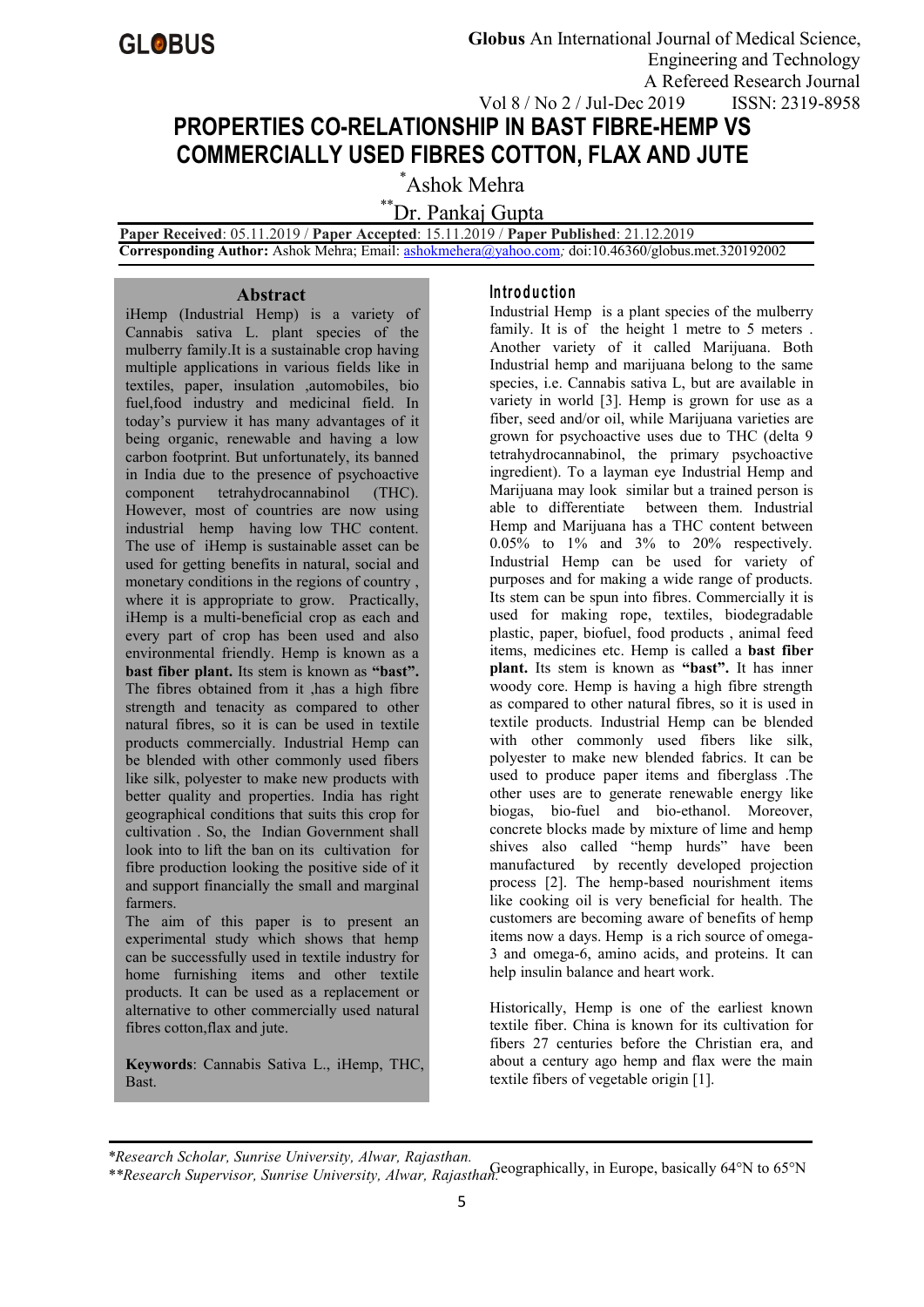latitude suits for hemp production [4]. In India, the geographical conditions of Uttarakhand state extends from 28-43'North to 31-27'N longitude and 77-34' East to 81-02'East latitude best suits for Hemp cultivation.

In India the Hemp cultivation is banned under **" The Narcotic Drugs and Psychotropic Substances (NDPS) Act, 1985"** .We mistook it for Narcotics and not seen its positive uses. But as of now our Textile sector has prepared a few proposals to commercialize Industrial Hemp for use as a fibre. Indian Industrial **HEMP** Association (IIHA) in India,which is a non-profit national organization,promote Indian industrial hemp and its products globally. Presently, 1st Hemp Cultivation License given to Indian Industrial Hemp Association (IIHA) as a pilot project by Uttarakhand Government (Published on July 11, 2018), which is a positive step in the direction of its Commercialization [5] .

Moreover, the good news is that UN Commission on Narcotic Drugs (CND) recently reclassified it out of the most dangerous category of drugs (Published on 5 December 2020).This will lead to better use of this plant globally.

Presently, China growing in the international industrial Hemp fibre market.While there is high demand for the plant in the export market and the byproducts of it like fibre and seed. If our Government provide a policy relaxation, it can explored much in the industries like textiles, medicines, paper, bioplastics, cosmetics, food etc.

#### **T h e G o a l o f th e R e s e a rch**

The aim of the study is conducting the experimental study on hemp yarn ,which is used as a raw material for production of home furnishing items and other textile items and compare its characteristics with respect to Cotton Yarns, Flax Yarn and Jute yarns commercially used today in the textile industry. Thus, checking the feasibility of hemp to be used as a substitute or alternative to the commercially used fibres.

#### **M a te ria ls an d M e th o d s**

1. Materials: Hemp Yarn, Cotton Yarn, Flax Yarn, Jute Yarn of same Count were taken for testing.

#### 2. Methods

The Indian Standards IS 1670:1991 is used for Tenacity,Elongation at break [6], Laboratory developed methods are used for Fat/Wax content, Water soluble matter content, Lignin content, Pectin content, Hemi cellulose content, Cellulose content and the Indian Standard IS 667:1981 is used for identification of textile fibres.

#### 3. Conditioning:

Samples are Conditioned for 24 hrs in Temperature 25 deg C, Relative Humidity 66% prior to mechanical testing for maintaining moisture equilibrium.

## **R e su lt an d D is cu s s io n**

**T ab le 1: M e ch an ic a l T e s t R e su lts**

| S.No | Fiber  | Tenacity<br>(cN/Text) | Elongation<br>at break $(\% )$ |
|------|--------|-----------------------|--------------------------------|
| 1.   | Hemp   | 56                    | 1.5                            |
| 2.   | Flax   | 48                    | 1.7                            |
| 3.   | Jute   | 32                    | 1.4                            |
| 4.   | Cotton | 28                    | 6.2                            |

**T ab le 2 : C h em ic a l T e s t R e su lts**

| S.<br>No | Fiber  | Fat/Wax<br>Content<br>$(\%)$ | Water<br>Solubl<br>e<br>matter(<br>$\%$ ) | Lignin<br>Content<br>$(\%)$ |
|----------|--------|------------------------------|-------------------------------------------|-----------------------------|
| 1        | Hemp   | 0.74                         | 2.16                                      | 4.13                        |
| 2        | Jute   | 0.53                         | 1.08                                      | 12.79                       |
| 3        | Flax   | 1.47                         | 3.9                                       | 3.84                        |
| 4        | Cotton | 0.57                         | 0.98                                      | 0.0                         |

| S.No | Fiber  | Pectin  | Hemi      |               |
|------|--------|---------|-----------|---------------|
|      |        | Content | Cellulose | Cellulose     |
|      |        | $(\%)$  | Content   | Content       |
|      |        |         | $\%$      | $\frac{1}{2}$ |
|      | Hemp   | 0.78    | 17.78     | 74.41         |
|      | Jute   | 4.2     | 12.3      | 69.1          |
|      | Flax   | 1.97    | 18.4      | 70.42         |
|      | Cotton | 0.0     | 5.67      | 92.78         |

## **M ic ro s co p ic V iew o f H em p , Ju te , F la x an d C o tto n**

The microscopic slides for the Hemp, Jute, Flax and Cotton fibres are prepared and checked using photographic standards for fiber structures given in test method. The following longitudinal structure are obtained ,which confirms the fibres Hemp, Jute,Flax and Cotton used in analysis.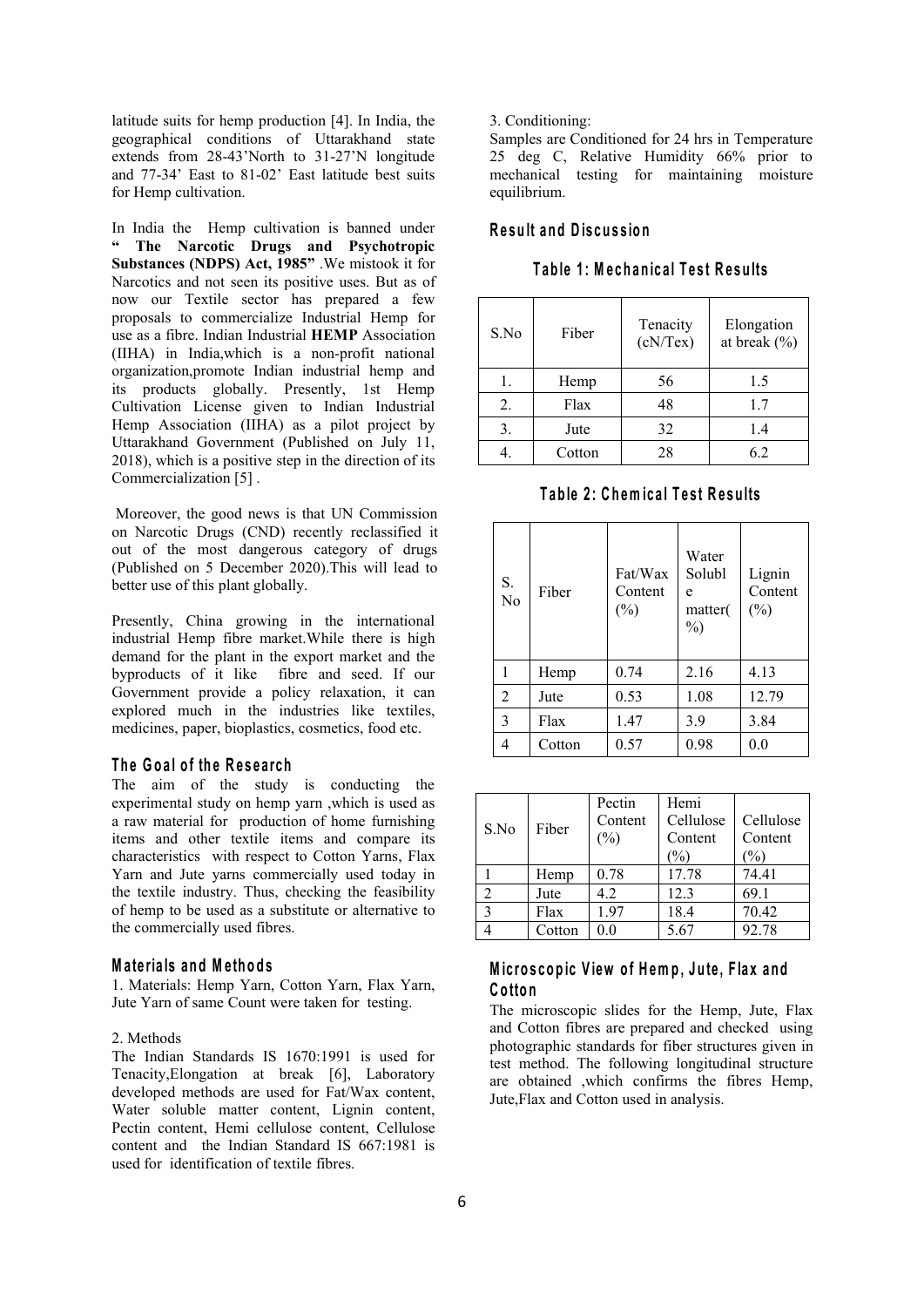

Figure 1: Longitudinal Microscopic Image of **H em p**



Figure 2: Longitudinal Microscopic Image of **Ju te**



Figure 3: Longitudinal Microscopic Image of **F la x**



Figure 4: Longitudinal Microscopic Image of **C o tto n**

The test results for Mechanical test Tenacity and elongation at break of yarns suggest that Hemp has maximum Tenacity as compared to other fibres. It means it is strongest among these commercially used fibres. But it has low elongation at break (%).

The test results for Chemical tests shows that Bast fibres - Hemp and Flax (Linen) have almost similar test results for Chemical testing, while Jute has similar test results for few tests.It points to the fact that properties of Hemp would be comparable to flax, and slightly matching with jute . But the test results obtained for cotton are entirely different.

### $C$  **onclusion**

The test results for Chemical tests and Mechanical tests shows that Hemp has comparable test results with Bast fibre Flax and slight similarity with Jute. So, the properties of Hemp fibre would be comparable to Flax and Jute, however in strength it is best among all fibres.

The test results of Cotton are different than the bast fibres Hemp,Flax and Jute,so the properties are different and vary accordingly.

Results of this study suggest that all the bast fibres iHemp, Flax and Jute fibers can be used in home furnishing and other textile applications as they are meeting the required standard and these can be alternative to one another.

So, it is established that iHemp can be alternatively in place of other bast fibres and can be seen as a replacement for these fibres. Moreover, Hemp plants are relatively easy to grow ,they can be act as an alternative source for other fibres.

It has to be focused, that conducted study was preliminary and experimental due to less sample